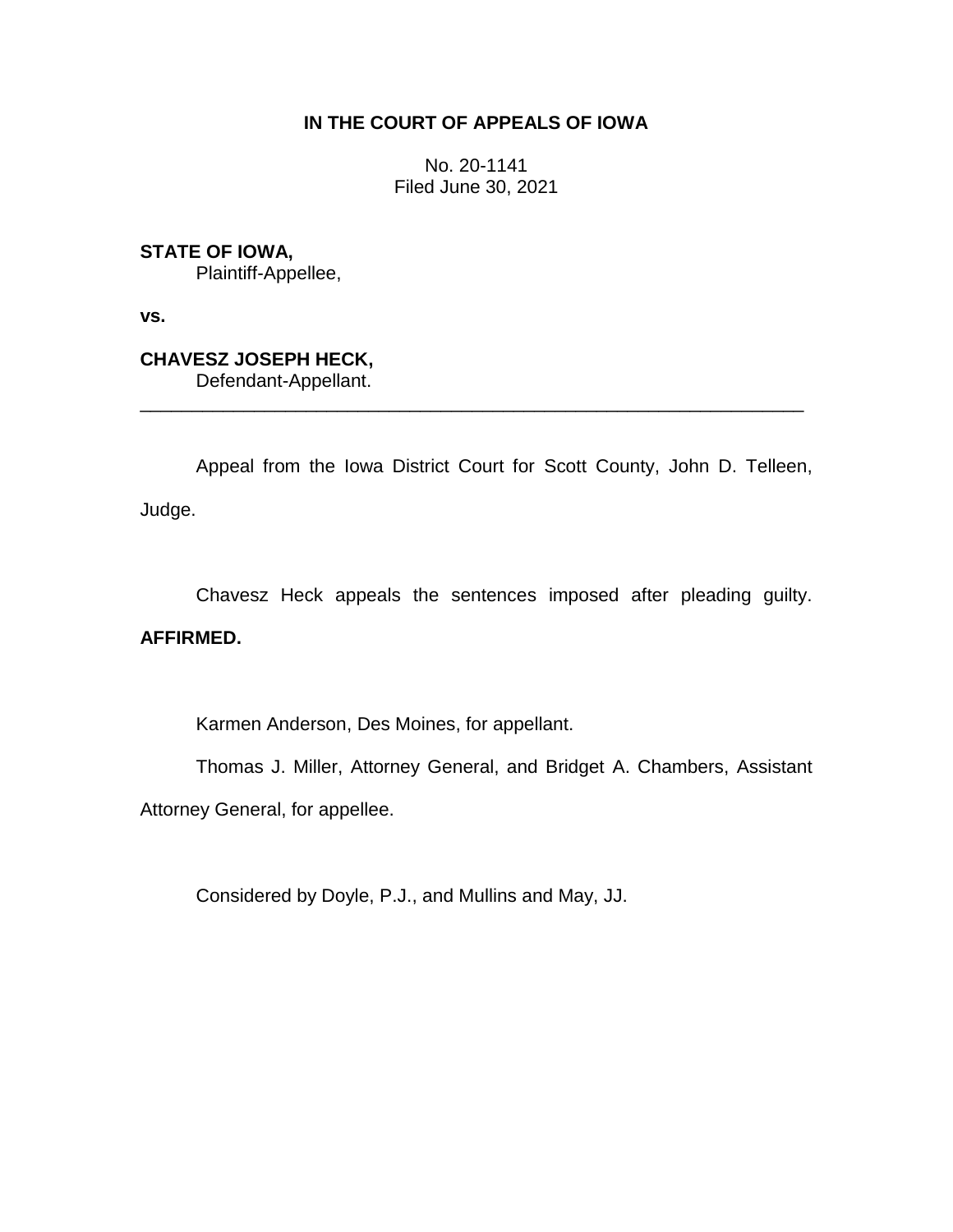## **DOYLE, Presiding Judge.**

Chavesz Heck appeals the sentence imposed after he pled guilty to three charges. He contends the sentencing court abused its discretion in sentencing him to a ten-year sentence for a crime he committed when he was seventeen. Because the sentencing court did not abuse its discretion, we affirm.

Seventeen-and-a-half-year-old Heck and an accomplice fired shots into an occupied house. The two then fled law enforcement. As he fled, Heck threw his firearm onto the roof of a building. Various charges were filed against Heck in the adult and juvenile courts. A motion for reverse waiver to juvenile court was denied because there were "just not services available that fit the timeframe necessary considering [Heck's] 18<sup>th</sup> birthday [was] fast approaching." So Heck ultimately faced five counts in adult court. After negotiations with the State, Heck pled guilty to charges of intimidation with a dangerous weapon, going armed with intent, and interference with official acts while armed with a firearm. The court sentenced Heck to a term of incarceration not to exceed ten years on the intimidation charge, and terms of incarceration not to exceed five years on the going-armed and intimidation charges. The two five-year sentences were ordered to run concurrently with the ten-year sentence. Heck appeals.

To appeal from a final judgment of sentence after pleading guilty, Heck must first show he has good cause. *See* Iowa Code § 814.6(1)(a)(3) (2019 Supp). Good cause for an appeal exists when a defendant challenges the sentence rather than the guilty plea itself. *State v. Damme*, 944 N.W.2d 98, 105 (Iowa 2020). The State concedes Heck has good cause to appeal but asks us to clarify the timing and

2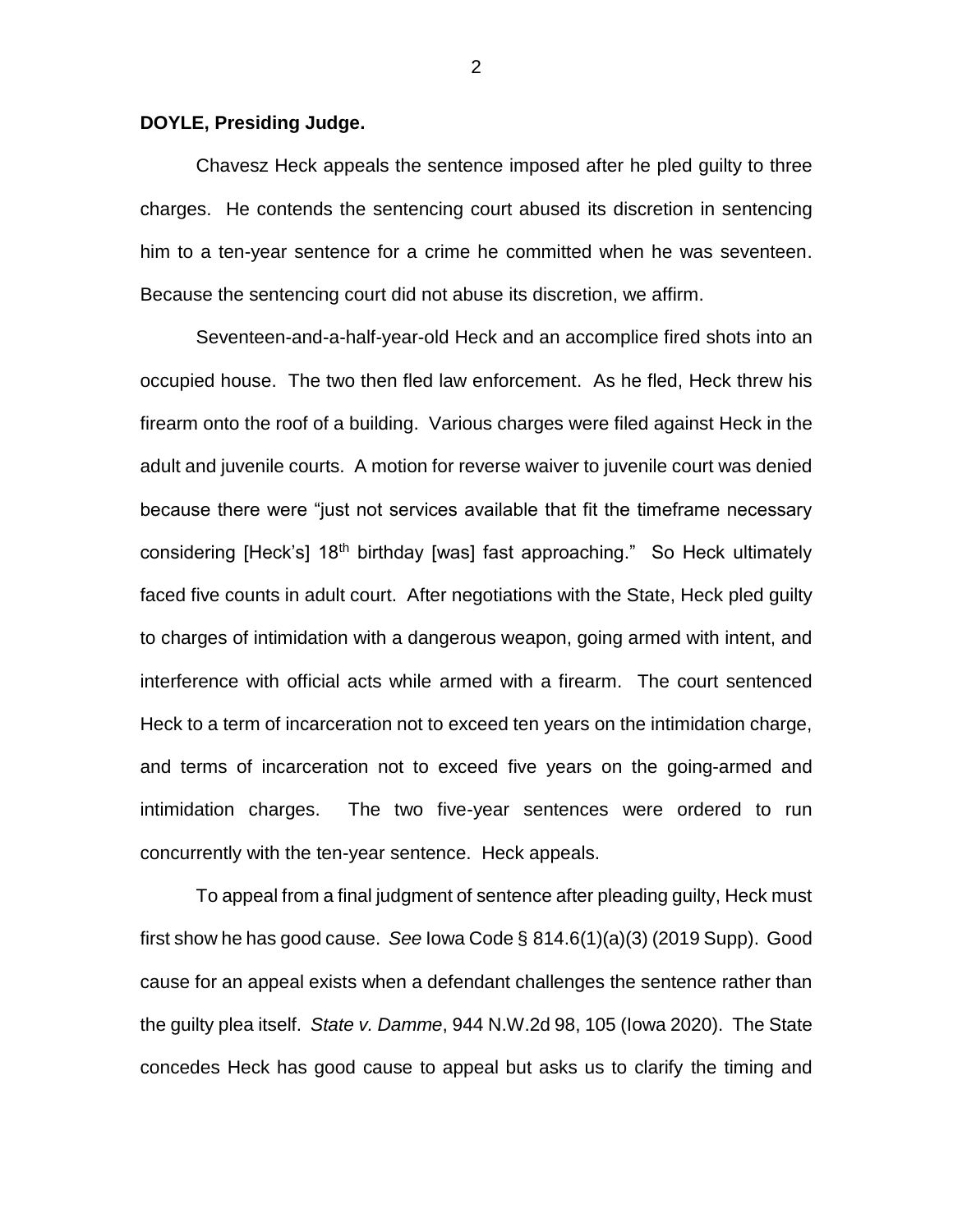manner for raising the issue of good cause to appeal from a guilty plea. This is a procedural issue best left for our supreme court.

Heck's sentences are within statutory limits. A criminal sentence "within the statutory limits is cloaked with a strong presumption in its favor, and will only be overturned for an abuse of discretion or the consideration of inappropriate matters." *State v. Formaro*, 638 N.W.2d 720, 724 (Iowa 2002); *see also State v. Guise*, 921 N.W.2d 26, 30 (Iowa 2018). "When assessing a district court's decision for abuse of discretion, we only reverse if the district court's decision rested on grounds or reasoning that were clearly untenable or clearly unreasonable." *State v. Plain*, 898 N.W.2d 801, 811 (Iowa 2017). "Grounds or reasons are untenable if they are 'based on an erroneous application of the law or not supported by substantial evidence.'" *Id.* (quoting *State v. Dudley*, 856 N.W.2d 668, 675 (Iowa 2014)).

On appellate review of the district court's sentence, "we do not decide the sentence we would have imposed, but whether the sentence imposed was unreasonable." *State v. Hopkins*, 860 N.W.2d 550, 554 (Iowa 2015). When considering the relevant factors and goals of sentencing in a particular case, two reasonable minds may reach two different sentencing conclusions. *See Formaro*, 638 N.W.2d at 725. "Yet, this does not mean the choice of one particular sentencing option over another constitutes error. Instead, it explains the discretionary nature of judging and the source of the respect afforded by the appellate process." *Id*. "Thus, our task on appeal is not to second guess the decision made by the district court, but to determine if it was unreasonable or based on untenable grounds." *Id*.

3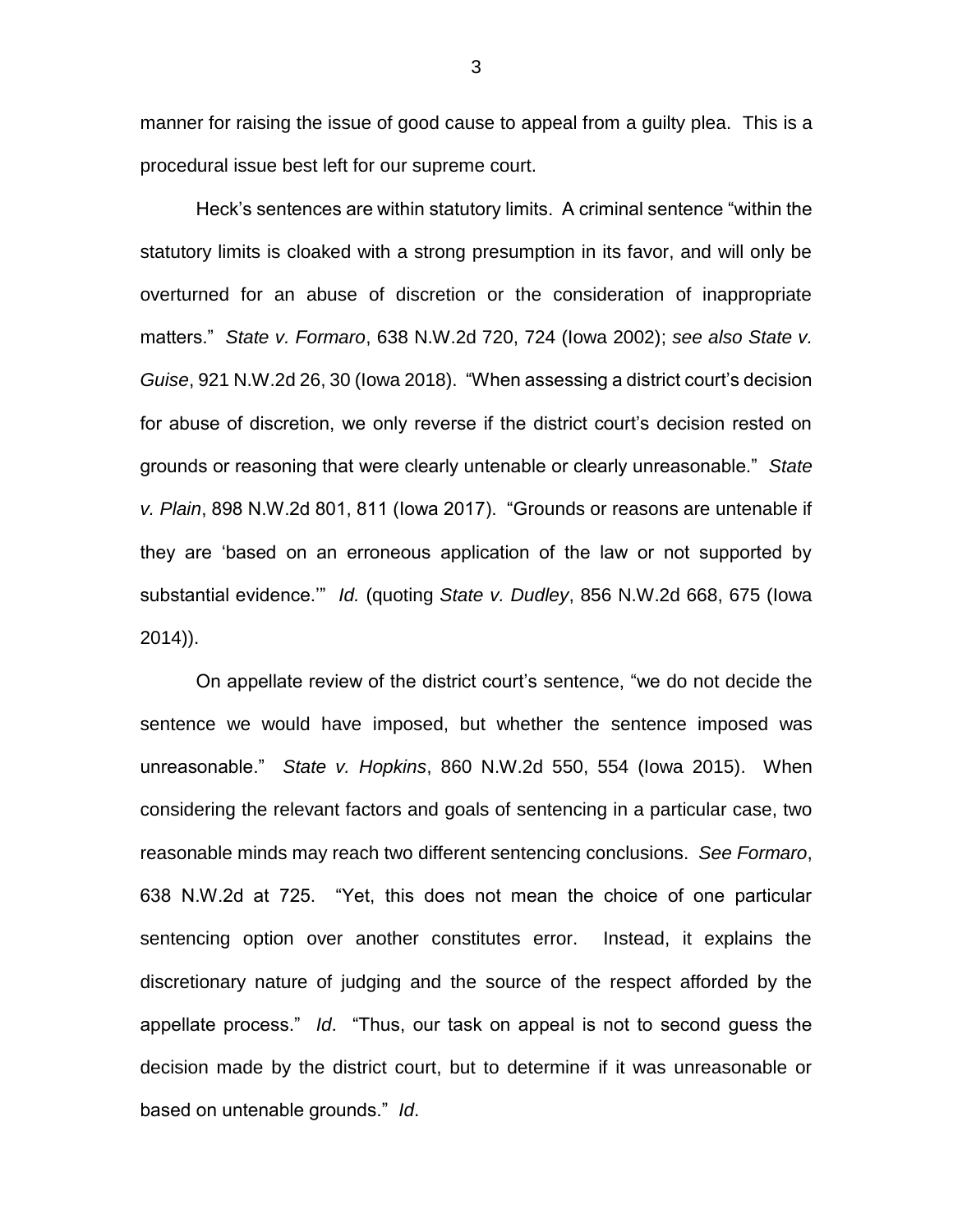The intent of criminal punishment is rehabilitation of the offender and protection of the community from further offenses. *State v. Seats*, 865 N.W.2d 545, 552 (Iowa 2015). Sentencing courts consider the nature of the offense, the attending circumstances, the age, character and propensity of the offender, and the chances of reform. *Id*. at 552-53. Judicial discretion in sentencing permits the court to act within the statutory limits and according to its conscience. *Id*. at 553.

The sentencing court did not consider inappropriate matters in sentencing Heck, nor does Heck make any such suggestion. In exercising judicial discretion, "the court may consider a variety of circumstances, including the nature of the offense and attending circumstances, as well as the defendant's age, character, propensities and chances of reform." *State v. Boltz*, 542 N.W.2d 9, 10 (Iowa Ct. App. 1995). Here, the court looked at the seriousness of the crime, how the crime affected the victims, Heck's willingness to accept change, and what was available in the community to assist Heck in that process. The court went on:

Throughout this process, I look at the least restrictive alternatives first and then proceed to the more restrictive alternatives. I have reviewed the entire presentence investigation report carefully prior to sentencing today, but I have not considered any entry in the prior criminal history section of that report which do not show an adjudication of guilt or a plea of guilty. However, in your case that is somewhat irrelevant as I believe there's virtually nothing in your prior criminal history background, which is to your credit.

[The prosecutor] is right in that this is a very difficult case. You have a number of factors that weigh in your favor. You were young, under the age of 18 at the time of this offense. As I've noted, you have no prior criminal history. You've been employed in the past. You seem to have the support of a loving and supportive grandmother who has raised you as your guardian. A number of the letters you gave me spoke well of your desire to better yourself, and in your comments, you did strike me as being quite sorry.

However, that's a big however, you know my duty as a judge is to protect the community from the senseless acts of gun violence. You showed a really almost—I would have to think sort of a depraved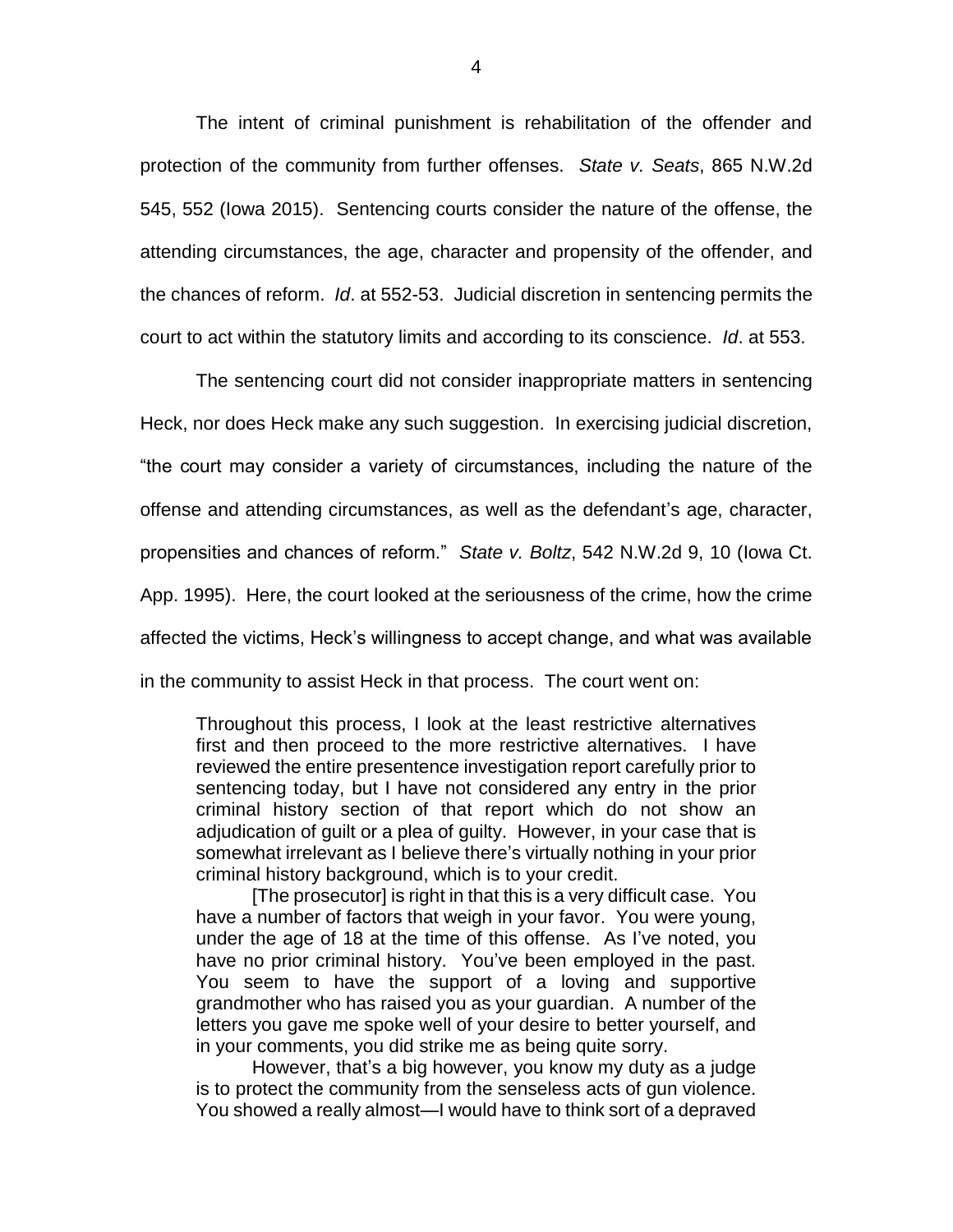character when you shot a handgun at a house full of people with no regard for their safety, and it had to have been, if not an effort to hurt someone, it had to have been an effort to terrorize and scare. And at the very least, it showed a disregard as to whether somebody would be hit or killed.

And my job as a judge is not only to consider your background and your circumstances, but like I said, to protect the community and to deter both you and others in your position from this type of violence in the future. If—We simply cannot condone a person going to a house and shooting up the house and walking away.

In this case, I will have to say I understand the recommendation of the probation officer. Mr. Crandall is the author of the report. And I do understand he recommends probation, and I do respect his opinions. However, in this case I just think the factors of protecting the community, deterrence, both general and specific, both you and others similarly situated, requires that there be the consequence of incarceration for this crime.

Heck claims that the court abused its sentencing discretion when it failed to

consider "less invasive options" like halfway houses, work release programs, and intensive probation. He also claims the court gave too much consideration to the goals of protecting the community and deterrence. Heck also alleges that the sentencing court failed to consider his behavior while released on bond for six months while the case was pending, when he appeared for his court dates and avoided further trouble. He asserts that this, and other factors, reflect he would do well on probation. But the record reflects that the court did consider the options of probation and deferred judgment and was unpersuaded given the severity of the crime.

Heck also claims that the court did not consider COVID-19 and the risk of infection in correctional facilities. Failure to acknowledge a particular sentencing circumstance does not mean it was not considered. *Boltz*, 542 N.W.2d at 11. The sentencing hearing took place in August 2020, six months into the ongoing pandemic. Given the severity and prominence of the pandemic, it is highly